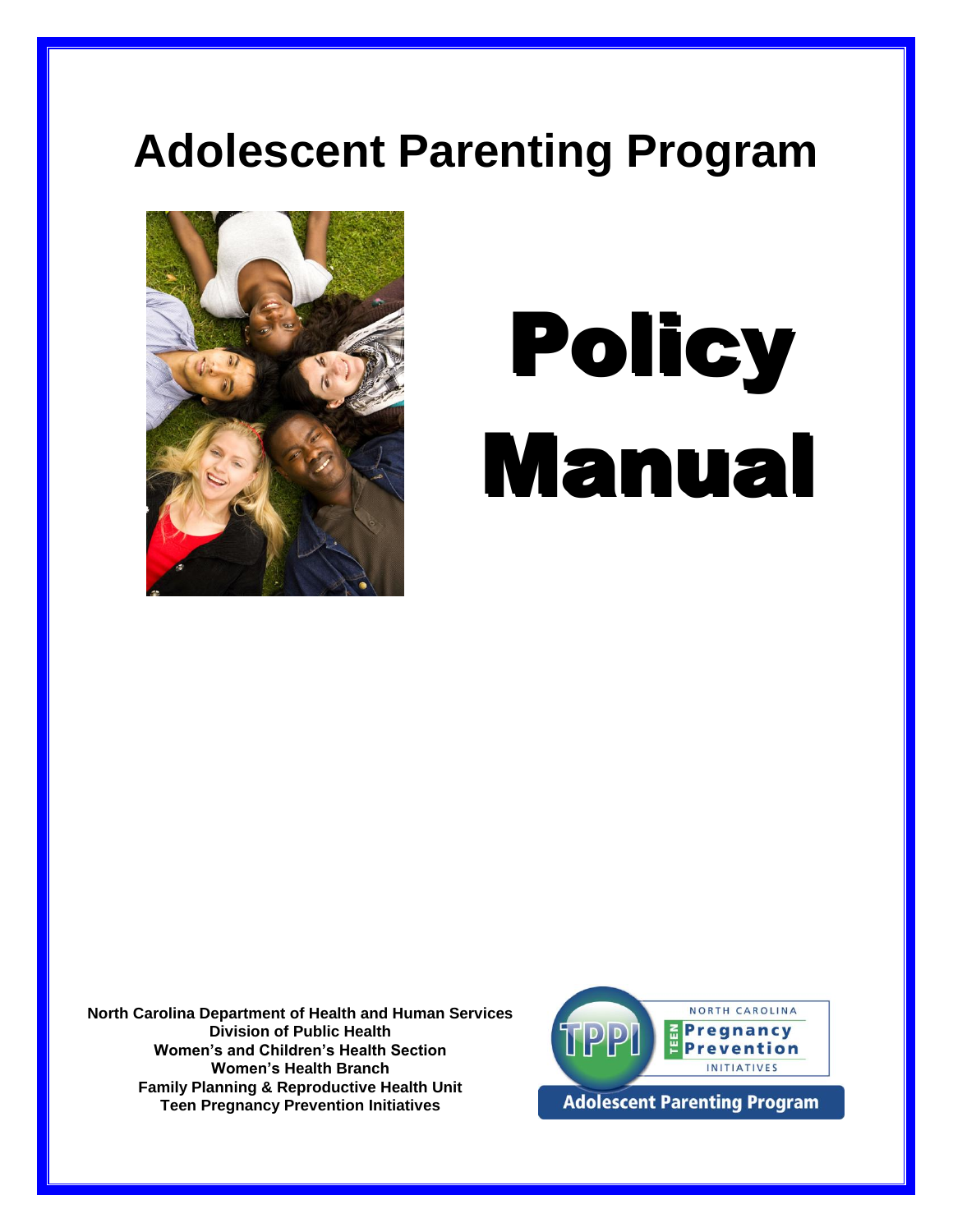#### **The Adolescent Parenting Program**

#### **Helping Teen Parents & Their Babies toward a Better Future**

Supporting adolescent parents to get an education, acquire job skills, improve parenting abilities and prevent future pregnancies helps them become self-sufficient and better able to support themselves and their families. It also establishes a strong, stable foundation upon which the baby will be raised. By investing in teen parents today, the Adolescent Parenting Program (APP) protects the future of two generations—the young parents themselves and their babies.

The goals of APP are as follows:

- 1. Increase the self sufficiency outcomes for APP participants by:
	- a. Increasing the delay of a subsequent pregnancy
	- b. Increasing graduation from high school with diploma or completion of GED
	- c. Increasing successful transition to adulthood including enrollment in post-secondary education, vocational training, or employment at a livable wage, and living in safe and stable housing after graduation from APP
- 2. Improve developmental outcomes for the children of APP participants by:
	- a. Increasing healthy births
	- b. Increasing incidence of appropriate discipline, of nurturing behavior, and of children who are well cared for
	- c. Increasing age-appropriate physical, emotional, cognitive, and social development, including readiness for school success

The success of APP depends not only on the commitment of the funded agency, but also on the support of the community and the cooperation of other agencies such as local health departments, social services agencies, and public schools.

The program is implemented by at least one full-time coordinator with a caseload of between 15 and 25 first-time teen parents. Through individualized goal plans, home visiting, and group educational sessions, program participants are empowered to become self sufficient and build a better future for their babies.

An explanation of the program components, roles and responsibilities, and administrative policies is provided in this manual.

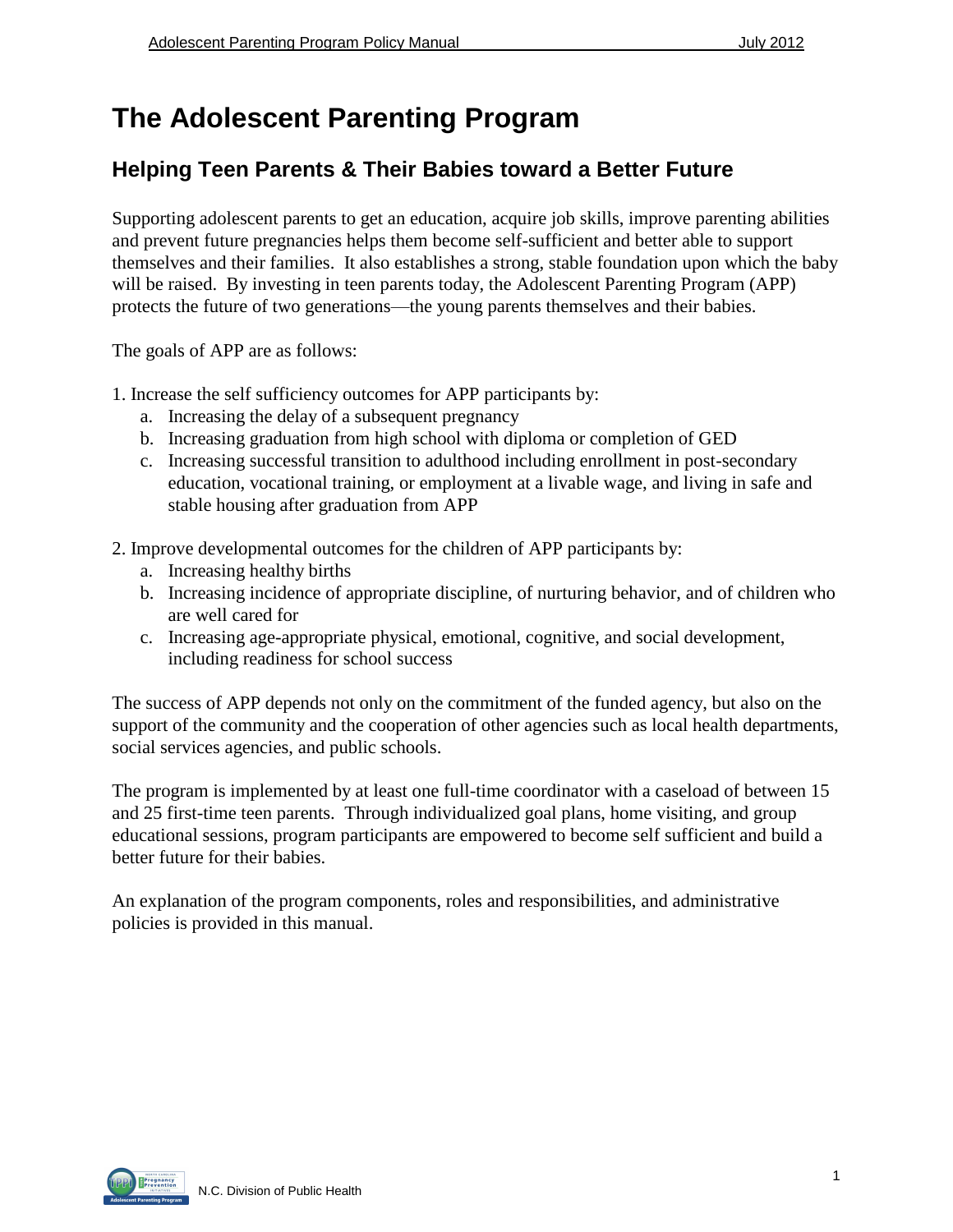#### **Program Components**

#### **Core Program Components**

#### **Community Advisory Council**

In order to develop and maintain a local APP and meet the needs of the participants, it is imperative that a Community Advisory Council (CAC) is established and maintained. The CAC consists of representatives at least five public and private community agencies other than the funded agency. These agencies shall include the local health department and some of the following community entities: the public school system, the department of social services, mental health services, local corporations and businesses, media, and other local organizations that serve youth. The CAC is responsible for advising and assisting program staff to provide high quality services to participants, and contributing to the overall success and growth of the program in the community. An APP staffperson may serve as the chairperson of the CAC, or another member of the CAC may be appointed to this position. The CAC shall convene at least quarterly and meeting minutes shall be recorded to account for the work of the CAC.

#### **Home Visits**

The APP staff shall provide at least one 60-minute one-on-one meeting per month with each program participant for a total of 12 per year. At least four of these meetings shall take place in the home of the participant. Other one-on-one meetings may take place in school, the APP office, or another appropriate setting. The focus of the sessions shall be directly related to the goals of APP. APP staff shall use the Partners for a Healthy Baby curriculum or the Parents As Teachers curriculum to plan the home visits.

#### **Case Management**

The local APP staff shall provide case management services for each program participant. An individualized goal plan, which shall be completed between 45-60 days after a participant is enrolled in APP, shall be used to guide case management services. The goal plan of each participant shall be reviewed and updated every six months. The APP staff shall support the participants, connect them with resources, and refer them for services as appropriate to meet the goals of the goal plan.

#### **Group Educational Sessions and Outings**

The local APP staff shall offer at least 24 hours of group instruction annually. The sessions shall be primarily educational in nature and include opportunities for social interaction. Topics of the sessions shall be directly related to the goals of APP and shall include the topics as outlined on the APP Logic Model in Attachment A of this policy manual. In addition to the group instructional time, three educational outings relating directly to the goals of APP shall be provided annually as outlined in the APP Logic Model.

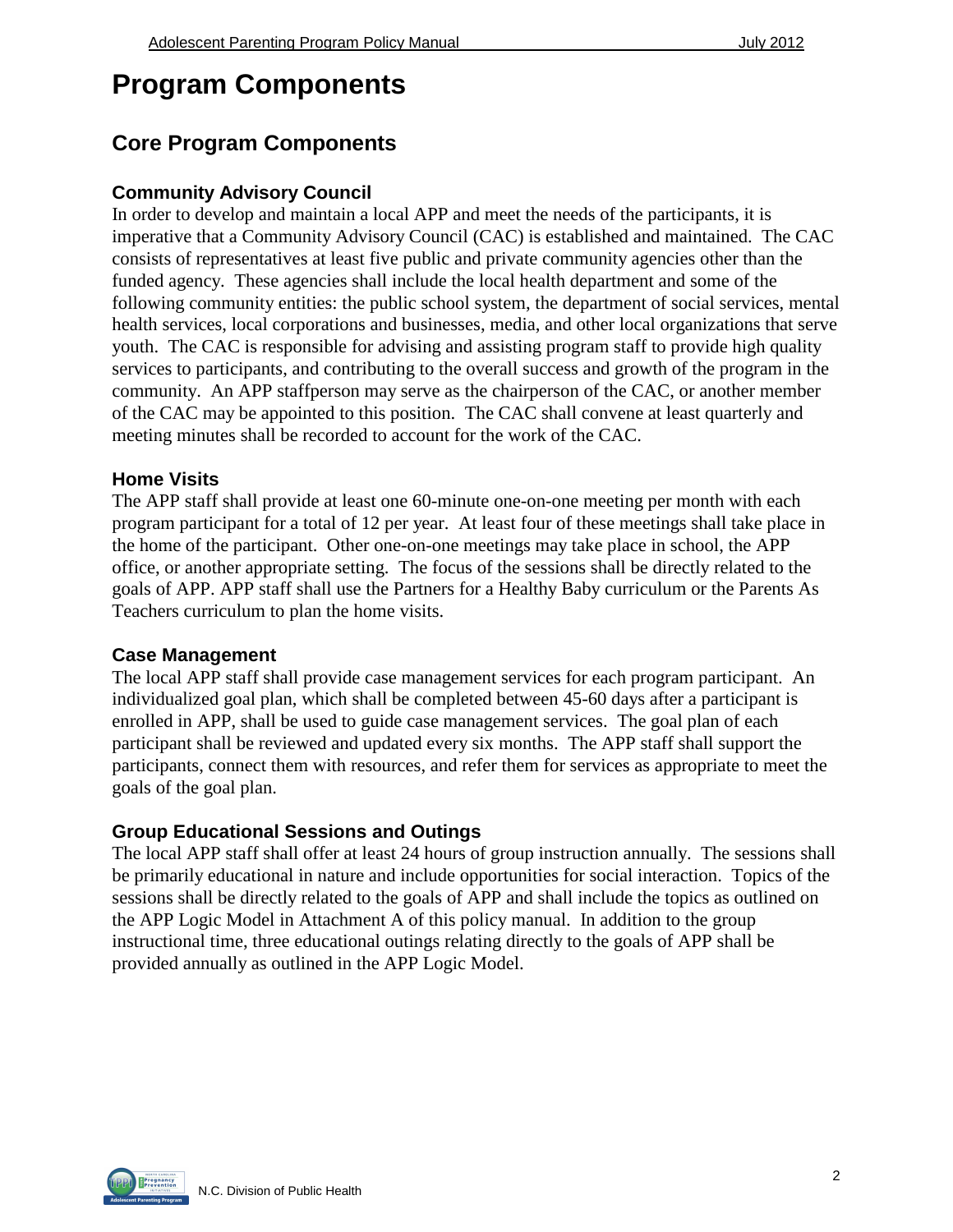#### **Supplemental Program Components**

#### **Program Volunteers**

Individuals may serve in various capacities as volunteers for APP and can be instrumental in ensuring high quality program delivery. Volunteers may serve as mentors for the program participants. APP mentors are role models and friends for the participants, and they help keep the participants focused on the goals of APP. They also serve as advocates by helping the participants navigate and access the various systems (education, health care, day care, etc.) in the community. Volunteers can also assist with transportation to and from group educational sessions and other program events; provide childcare during group educational sessions; participate in fund-raising activities for the program; and organize an inventory of donated items for the program participants and their babies. Volunteers who will work directly with adolescents and/or children shall be screened carefully through interviews and background checks.

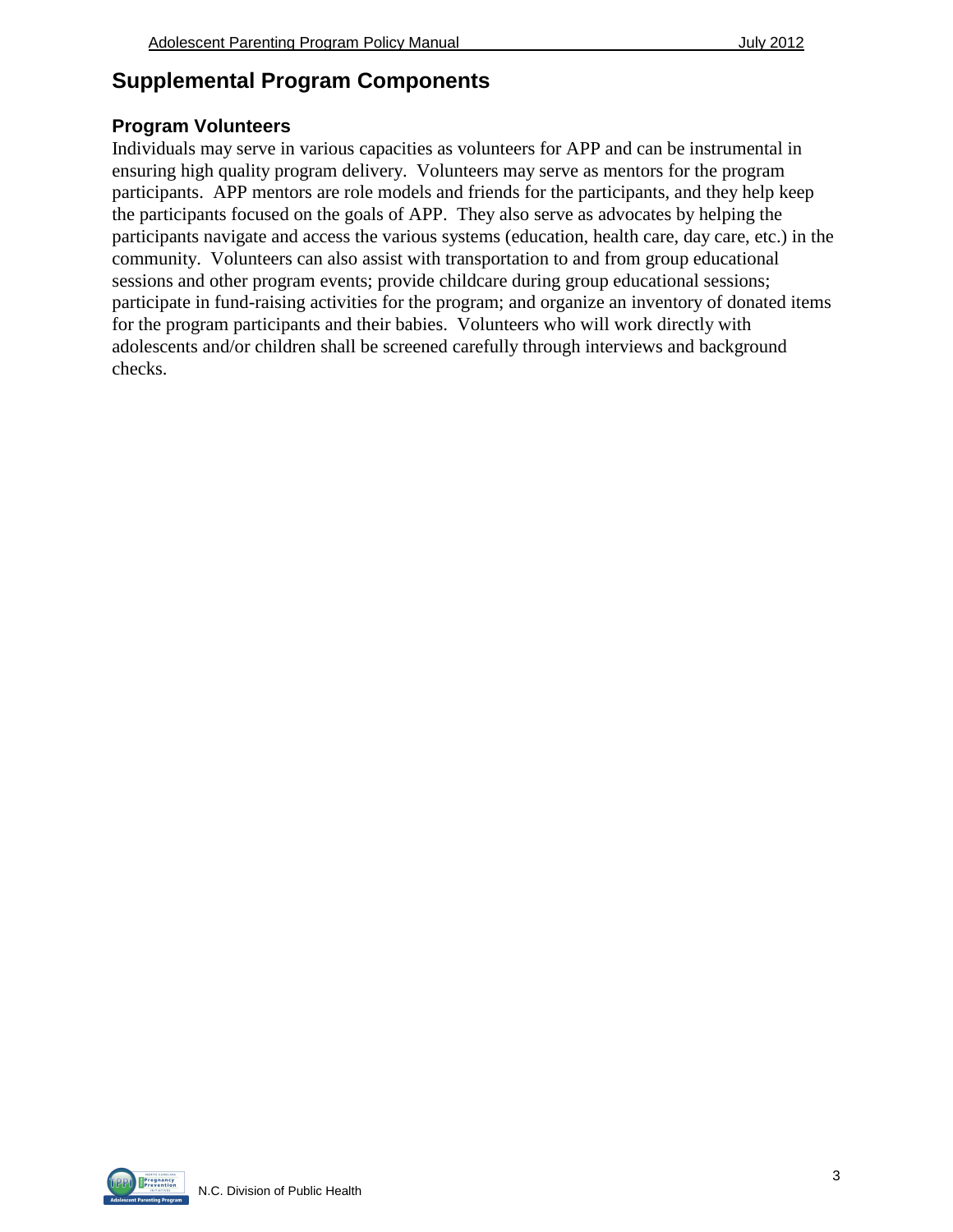#### **Roles and Responsibilities**

#### **Community Advisory Council**

The CAC shall be responsible for the following:

- Advising and assisting the APP staff to provide high quality services to participants;
- Actively promoting the program in the community;
- Reviewing all educational and promotional materials developed by the program to ensure appropriateness for the community;
- Defining and maintaining cooperative ties with other community institutions in order to meet the needs of program participants;
- Seeking financial support from sources other than TPPI, including sources in the local community;
- Referring volunteers and potential participants to the program; and
- Recruiting additional CAC members.

The CAC may take on other responsibilities, and subcommittees may be established to address specific needs.

#### **Program Supervisor**

The supervisor of the APP staff shall be responsible for the following:

- Supervising and supporting the activities of the APP staff;
- Ensuring that program operation is in accordance with the DHHS contract and this policy manual;
- Serving as a member of the CAC and recruiting additional members;
- Defining and maintaining cooperative ties with other community institutions in order to meet the needs of program participants; and
- Seeking financial support from sources other than the TPPI funds, including sources in the local community.

#### **APP Staff**

Each funded agency shall employ at least one full-time staff person who has appropriate qualifications, training and experiences to assume responsibility for the implementation of the program. The APP staff shall be responsible for the following:

#### **Program Coordination**

- Maintaining hardcopy files of the parental release form and child release form for each program participant;
- Entering data about program activities into the TPPI database in accordance with the TPPI database manual;
- Completing at least 18 hours annually of professional development training aimed at improving program outcomes. This training shall include attendance at TPPI regional meetings, an annual pregnancy prevention conference, and an annual APP graduation conference;
- Recruiting CAC members, maintaining a membership list; holding meetings at least quarterly, and submitting meeting minutes to the appropriate TPPI Program Consultant by the  $10<sup>th</sup>$  of the month following the month that the meeting was held;
- Defining and maintaining cooperative ties with other community institutions in order to meet the needs of program participants;

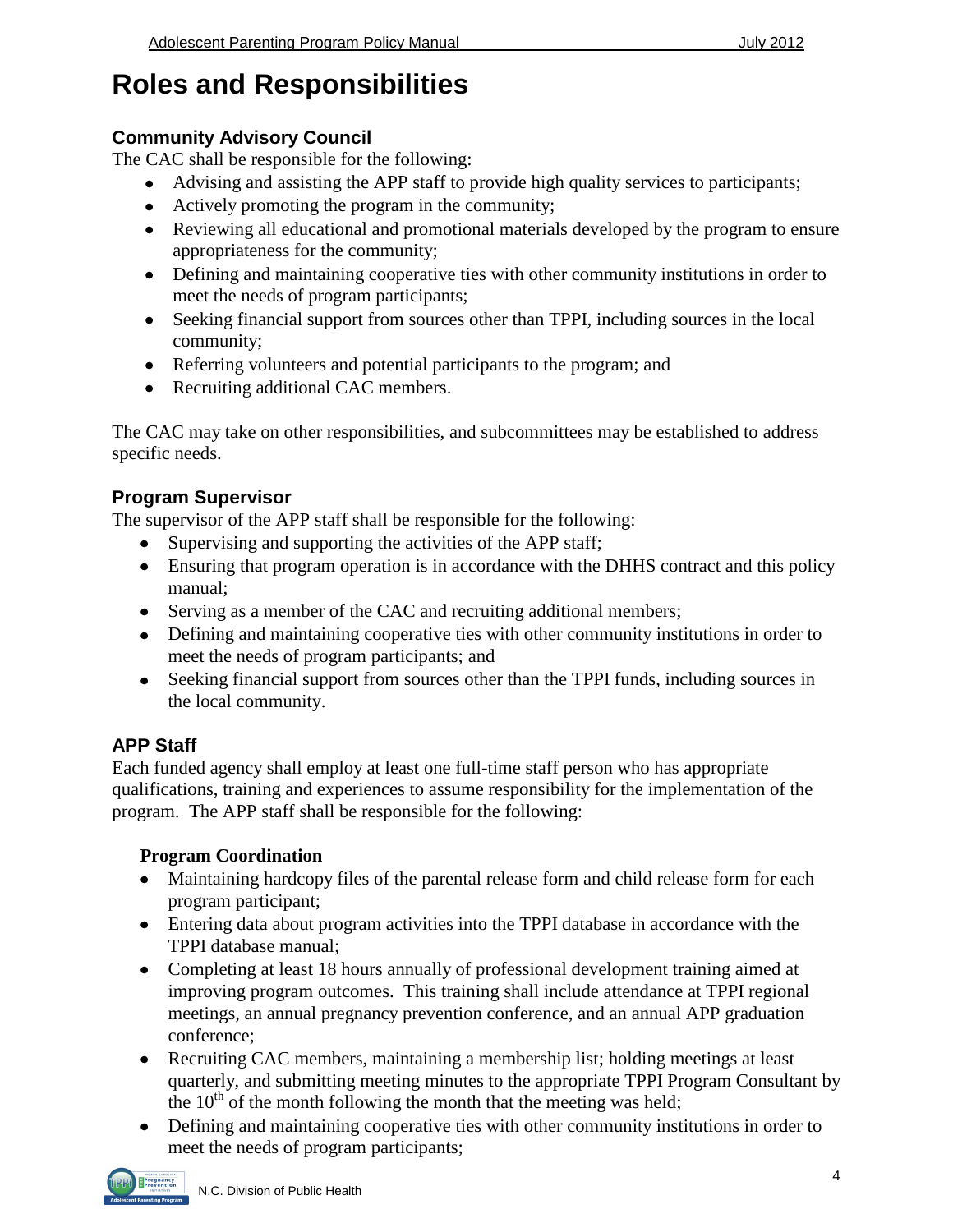- Recruiting, screening, training, supervising and recognizing program volunteers;
- Seeking financial support from sources other than the TPPI funds, including sources in the local community; and
- Participating in ongoing efforts within the scope of APP activities that promote the reduction of racial, ethnic, or socio-economic health disparities among program participants and within the community being served. Activities may involve academic assistance, parenting education, linkages with medical and prevention health services, parent (grandparent) involvement, career awareness, job skills development, individual counseling, cultural enrichment, and recreation.

#### **Service to Participants**

- Providing case management services for each program participant. An individualized goal plan, which shall be completed within 45-60 days after a participant is enrolled in APP, shall be used to guide case management services. The goal plan of each participant shall be reviewed and updated every six months. The APP staff shall support the participants and connect them with resources as appropriate to meet the goals of the goal plan.
- Providing at least one 60-minute one-on-one meeting per month with each program  $\bullet$ participant for a total of 12 per year. At least four of these face-to-face meetings shall take place in the home of the participant. Other face-to-face meetings may take place in school, the APP office or another appropriate setting. The focus of the sessions shall be directly related to the goals of APP.
- Scheduling, planning, and conducting at least 24 hours of group instruction annually.  $\bullet$ The sessions shall be primarily educational in nature and include opportunities for social interaction. Topics of the sessions shall be directly related to the goals of APP and shall include the topics as outlined on the APP Logic Model in Attachment A of this policy Manual.

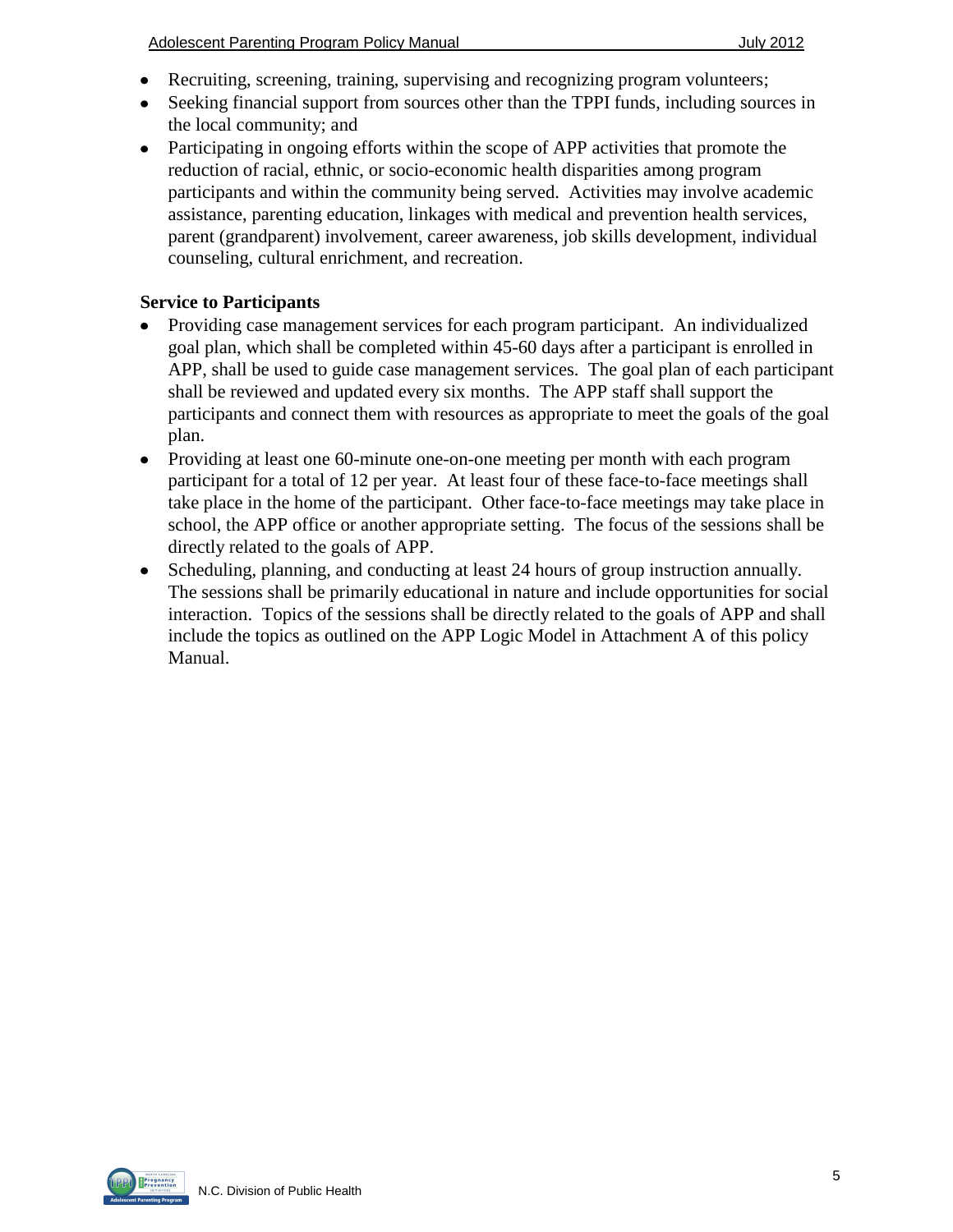#### **Administrative Policies**

#### **Participant Eligibility**

APP serves first time parents who are 19 years of age or younger at the time of enrollment and enrolled in school or an equivalent educational program. Pregnant adolescents may be enrolled at any stage of their pregnancy.

#### **Intake**

The APP staff shall have an initial face to face meeting with prospective participants to complete an intake form. The intake form is designed to capture information about the participant to assist the coordinator in identifying the participant's strengths, needs, and current resources. The APP staff shall familiarize the participant with the expectations, requirements, services, structure, and goals of APP as well as the consequences of not fulfilling the requirements of participation. This information shall be presented in an atmosphere of concern and respect and in an encouraging, motivating manner.

#### **Caseload**

The caseload of one full-time APP staff member shall be 15-25 participants. Grantees serving 21-25 participants must either employ a program assistant for at least 10 hours per week or indicate an equivalent in-kind contribution of time by program volunteers or interns to the program operations. A waiting list of potential participants shall be maintained if the caseload reaches the maximum of 25 participants. APP staff shall prioritize APP services for eligible teen parents who are in greatest need. More than 25 participants may be served if additional funds are secured to employ additional staff.

#### **Graduation**

A participant shall graduate from the program when she/he has graduated from high school or earned a GED. In some circumstances, a participant may be in need of the support provided by APP for a short period of time following graduation. The decision to maintain a participant in the program after graduation from high school or receiving an equivalency certificate shall be made at the discretion of the APP staff. In most cases, referrals or other resources shall be provided to the participant to meet her/his needs after graduation.

#### **Termination before Graduation**

Participants may remain in the program until graduation from high school or upon completion of a GED under the following conditions: (1) they avoid a subsequent pregnancy; (2) they remain in school or an equivalent educational program, or re-enroll within 60 days if they drop out; and (3) they demonstrate an active interest in the program as evidenced by measurable progress toward goal achievement, regular contact with the APP staff, and regular attendance at group educational sessions.

Participants who do not meet these criteria may be terminated from the program at the discretion of the APP staff. When possible, time and care shall be devoted to preparing the participant for termination from the program, and a face-to-face meeting shall be held to complete a case closure form. Case closure sessions shall be conducted in an atmosphere of concern and respect. The APP staff shall provide referrals as appropriate and necessary to assist the outgoing participant.

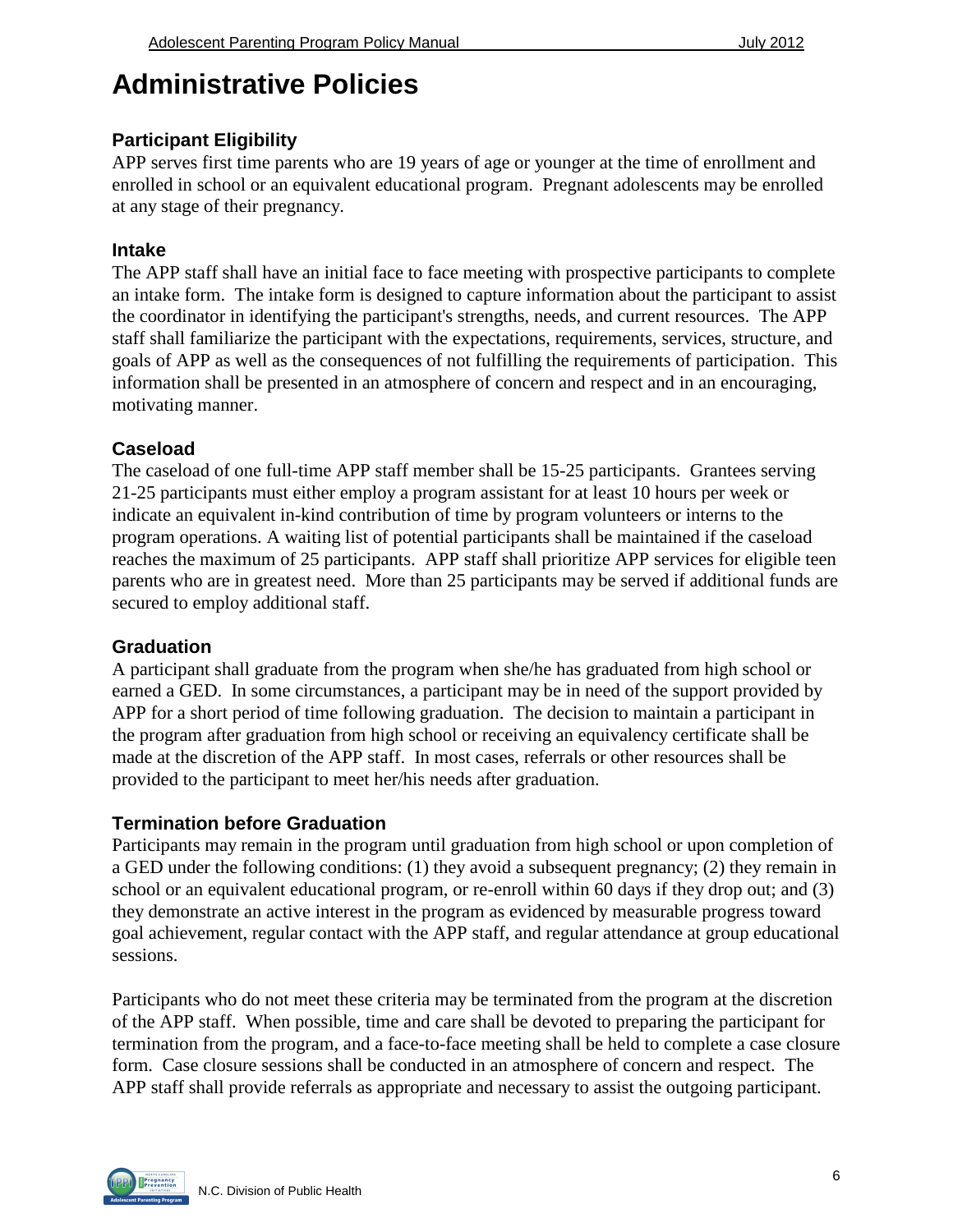## **Attachment A**

## **Adolescent Parenting Program BDI Logic Model**

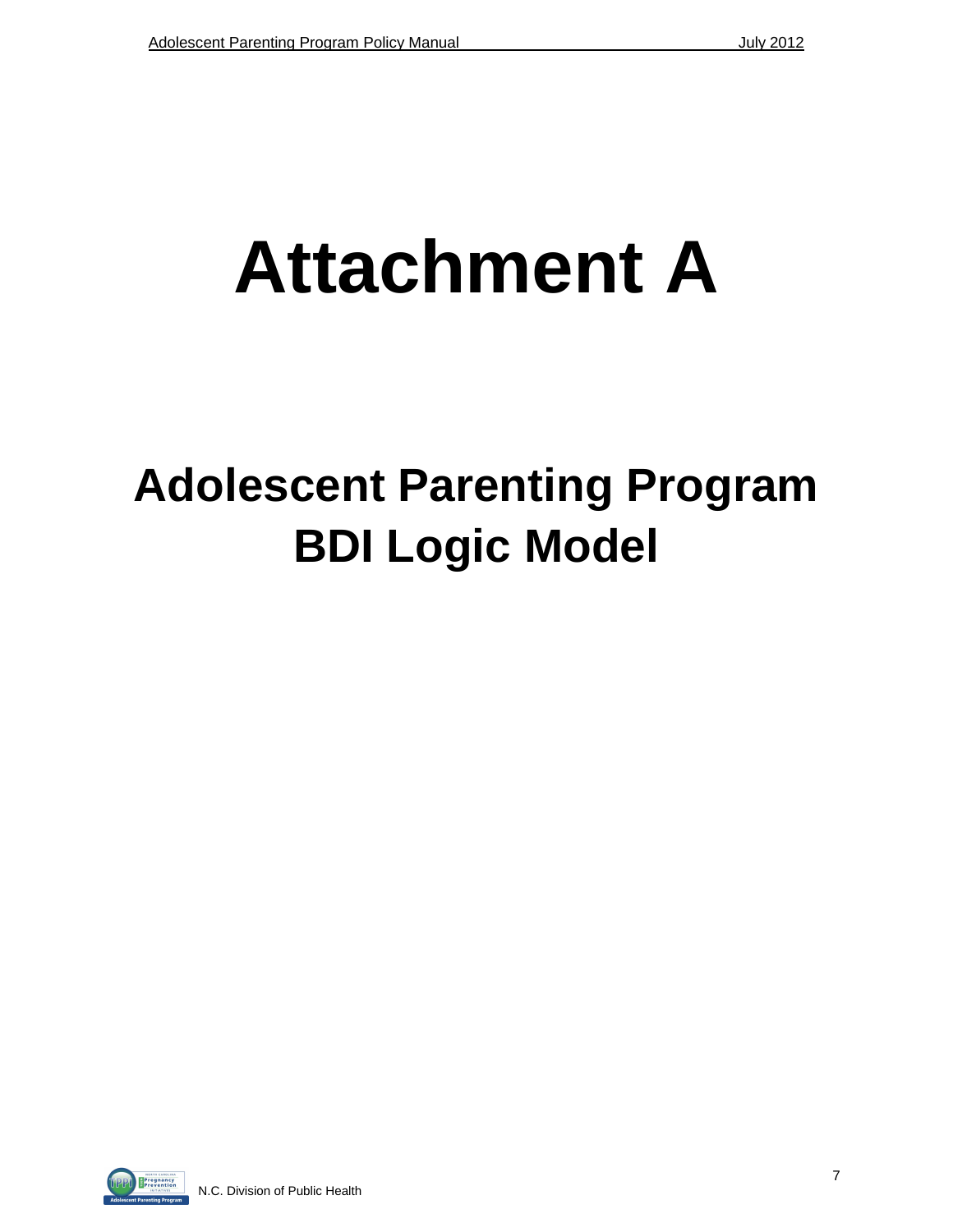

### **Adolescent Parenting Program BDI Logic Model**

- $\bullet$  = These activities are essential for achieving the goals of APP
- \* = These essential activities are repeated in more than one section of this logic model because they apply indirectly to more than one goal
- $\degree$  = These activities are recommended supplementary activities but are not required

| Goal #1: Increase Self-Sufficiency Outcomes for APP Participants                                                                                                                                                                                                                                                                                                                                                                                                                                                                                                                                                                              |                                                                                                                                                                                     |                                                                                       |                                             |
|-----------------------------------------------------------------------------------------------------------------------------------------------------------------------------------------------------------------------------------------------------------------------------------------------------------------------------------------------------------------------------------------------------------------------------------------------------------------------------------------------------------------------------------------------------------------------------------------------------------------------------------------------|-------------------------------------------------------------------------------------------------------------------------------------------------------------------------------------|---------------------------------------------------------------------------------------|---------------------------------------------|
| <b>Intervention Activities</b>                                                                                                                                                                                                                                                                                                                                                                                                                                                                                                                                                                                                                | <b>Determinants</b>                                                                                                                                                                 | <b>Behaviors</b>                                                                      | <b>APP Goal</b>                             |
| • Provide at least three hours per year of interactive group instruction by a family planning<br>professional to include the following: 1) sexual anatomy, sexual development,<br>reproduction; 2) condoms and contraception including effectiveness, side effects,                                                                                                                                                                                                                                                                                                                                                                           | Improve belief that using<br>contraception is the right choice if<br>having sex                                                                                                     | Increase correct<br>and consistent use<br>of condoms                                  | Goal 1A:<br>Delay a subsequent<br>pregnancy |
| advantages and disadvantages, demonstration, opportunities to practice using, community<br>resources where they can be obtained, and how to decide which method is best for them;<br>3) HIV/AIDS and other STIs including symptoms, risk reduction, and prevention; 4)<br>benefits of delaying a subsequent pregnancy, potential negative consequences of a<br>subsequent pregnancy, and importance of birth spacing; 5) information about the risks of<br>unprotected sex and practice saying no to sex or unprotected sex; 6) practice developing<br>and improving negotiation skills for using condoms and contraception with partners; 7) | Improve skills and self-efficacy to<br>obtain and use contraception<br>consistently and correctly<br>Improve skills and self-efficacy to say<br>no to sex or unprotected sex and/or | Increase correct<br>and consistent use<br>of contraception<br>Decrease<br>unprotected |                                             |
| practice in relationship skills, including listening, communication, and conflict resolution<br>• Provide educational resources on healthy relationships and contraceptives to all<br>participants and their parents/guardians as follow-up to group instruction on these topics<br>• Conduct at least one group outing per year to a family planning clinic to learn where it is,<br>what it offers, how much services cost, and how to ask for services                                                                                                                                                                                     | insist on using contraception (Improve<br>negotiation skills)<br>Increase perceived risk and<br>consequences of becoming pregnant                                                   | vaginal/penile sex<br>Decrease frequency<br>of sex                                    |                                             |
| • Make referrals to family planning services for all participants<br>* Provide at least one 60-minute one-on-one session per month (12 per year with at least 4<br>in the home) with each participant to reinforce knowledge and skills gained during group                                                                                                                                                                                                                                                                                                                                                                                   | again before completion of high<br>school/GED                                                                                                                                       |                                                                                       |                                             |
| instruction or provide make-up instruction if absent from group instruction<br>* Provide ongoing case management services guided by individualized goal plans which are<br>reviewed and updated every six months                                                                                                                                                                                                                                                                                                                                                                                                                              | Improve quality relationships with<br>adult mentors                                                                                                                                 |                                                                                       |                                             |
| * Provide opportunities during group sessions or outings for positive social interaction with<br>other teen parents<br>* Provide transportation as needed for education, childcare, and healthcare services                                                                                                                                                                                                                                                                                                                                                                                                                                   | Increase awareness of interpersonal<br>violence; increase self-efficacy to<br>reduce risks and reject social norms                                                                  |                                                                                       |                                             |
| * Make referrals as needed to public transportation services if available<br>* Make referrals as needed to counseling and/or other support services for sexual abuse or                                                                                                                                                                                                                                                                                                                                                                                                                                                                       | that condone interpersonal violence                                                                                                                                                 |                                                                                       |                                             |
| neglect in family of origin, sexual violence, dating/domestic violence, mental health, and<br>substance abuse                                                                                                                                                                                                                                                                                                                                                                                                                                                                                                                                 | Increase support services or resources<br>for meeting needs and dealing with<br>challenges; improve ability to                                                                      |                                                                                       |                                             |
| * Provide opportunities as appropriate for the father of the baby or the participant's current<br>partner to participate in APP activities                                                                                                                                                                                                                                                                                                                                                                                                                                                                                                    | recognize when assistance is needed;<br>improve knowledge of how to find                                                                                                            |                                                                                       |                                             |
| * Provide at least one hour per year of interactive group instruction on awareness and<br>prevention of dating/domestic violence and sexual violence<br>o Provide opportunities to do community service                                                                                                                                                                                                                                                                                                                                                                                                                                       | and access support services or<br>resources                                                                                                                                         |                                                                                       |                                             |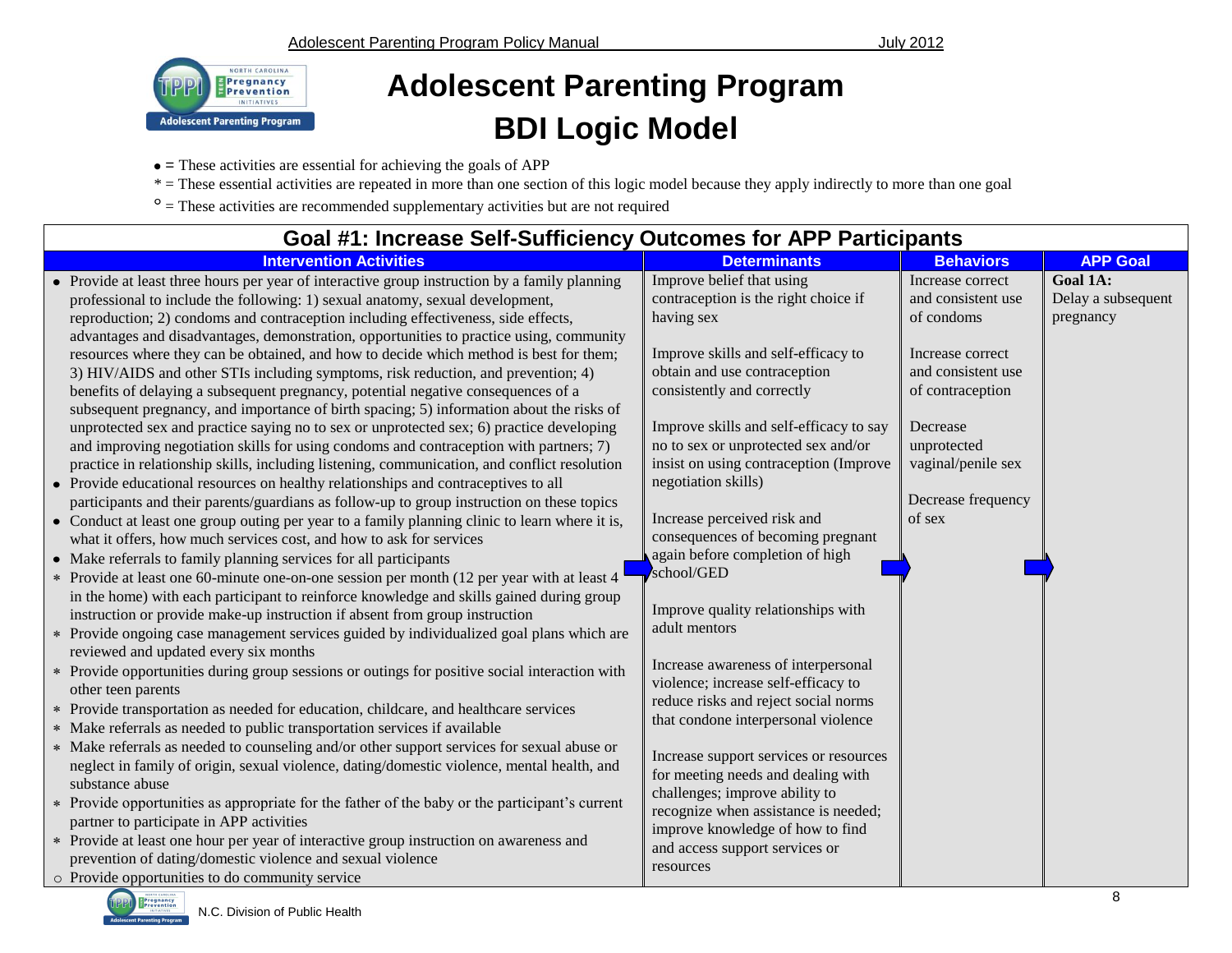| Goal #1: Increase Self-Sufficiency Outcomes for APP Participants                                                                                                                                                                                                                                                                                                                                                                                                                                                                                                                                                                                                                                                                                                                                                                                                                                                                                                                                                                                                                                                                                                                                                                                                                                                                                                                                                                                                                                                                                                                                                                                                                                                                                                                                                                                                                                                                                                                                                                                                                                                                                                                                                                                                                                                                                                                                                                                                                                                                                                                                                                       |                                                                                                                                                                                                                                                                                                                                                                                                                                                                                                                                                                                                                                                                                                                                                             |                                                                              |                                                                                                    |
|----------------------------------------------------------------------------------------------------------------------------------------------------------------------------------------------------------------------------------------------------------------------------------------------------------------------------------------------------------------------------------------------------------------------------------------------------------------------------------------------------------------------------------------------------------------------------------------------------------------------------------------------------------------------------------------------------------------------------------------------------------------------------------------------------------------------------------------------------------------------------------------------------------------------------------------------------------------------------------------------------------------------------------------------------------------------------------------------------------------------------------------------------------------------------------------------------------------------------------------------------------------------------------------------------------------------------------------------------------------------------------------------------------------------------------------------------------------------------------------------------------------------------------------------------------------------------------------------------------------------------------------------------------------------------------------------------------------------------------------------------------------------------------------------------------------------------------------------------------------------------------------------------------------------------------------------------------------------------------------------------------------------------------------------------------------------------------------------------------------------------------------------------------------------------------------------------------------------------------------------------------------------------------------------------------------------------------------------------------------------------------------------------------------------------------------------------------------------------------------------------------------------------------------------------------------------------------------------------------------------------------------|-------------------------------------------------------------------------------------------------------------------------------------------------------------------------------------------------------------------------------------------------------------------------------------------------------------------------------------------------------------------------------------------------------------------------------------------------------------------------------------------------------------------------------------------------------------------------------------------------------------------------------------------------------------------------------------------------------------------------------------------------------------|------------------------------------------------------------------------------|----------------------------------------------------------------------------------------------------|
| <b>Intervention Activities</b>                                                                                                                                                                                                                                                                                                                                                                                                                                                                                                                                                                                                                                                                                                                                                                                                                                                                                                                                                                                                                                                                                                                                                                                                                                                                                                                                                                                                                                                                                                                                                                                                                                                                                                                                                                                                                                                                                                                                                                                                                                                                                                                                                                                                                                                                                                                                                                                                                                                                                                                                                                                                         | <b>Determinants</b>                                                                                                                                                                                                                                                                                                                                                                                                                                                                                                                                                                                                                                                                                                                                         | <b>Behaviors</b>                                                             | <b>APP Goal</b>                                                                                    |
| • Provide at least two hours per year of interactive group instruction to include the<br>following: 1) benefits of high school graduation/GED; 2) structured discussions with other<br>teen parents who have faced similar barriers and graduated from high school/earned a<br>GED; 3) study skills (note-taking, test-taking, etc.); 4) practice with goal setting and<br>planning related to school and career; 5) how to develop relationships with school staff to<br>learn about tutoring and ask for help to meet educational requirements when needed<br>• Provide educational or instructional resources related to improving school performance to<br>all participants<br>• Conduct meetings between APP staff and school staff at the beginning of each school year<br>to advocate for access to quality education for APP participants, discuss the laws that<br>protect educational rights of pregnant and parenting teens, and communicate the need for<br>support of the APP participants in their goals for post-secondary education<br>• Advise parent/guardian of APP participant as appropriate and needed on how to<br>communicate with the school to advocate for their teen<br>* Make referrals as needed to academic support services<br>* Provide at least one 60-minute one-on-one session per month (12 per year with at least 4<br>in the home) with each participant to reinforce knowledge and skills gained during group<br>instruction or provide make-up instruction if absent from group instruction<br>* Provide ongoing case management services guided by individualized goal plans which are<br>reviewed and updated every six months<br>* Opportunities during group sessions or outings for positive social interaction with other<br>teen parents<br>* Provide transportation as needed for education, childcare, and healthcare services<br>* Make referrals as needed to public transportation services if available<br>* Make referrals as needed to child care assistance programs or quality child care facilities<br>* Make referrals as needed to counseling and/or other support services for sexual abuse or<br>neglect in family of origin, sexual violence, dating/domestic violence, mental health, and<br>substance abuse<br>* Provide opportunities as appropriate for the father of the baby or the participant's current<br>partner to participate in APP activities<br>* Provide at least one hour per year of interactive group instruction on awareness and<br>prevention of dating/domestic violence and sexual violence<br>o Provide opportunities to do community service | Improve connection to school<br>Improve awareness of benefits of<br>completing high school/GED and<br>belief that educational programs<br>benefit long-term goals<br>Improve self-efficacy to graduate<br>from high school or completing a<br><b>GED</b><br>Improve effective study skills<br>Improve quality relationships with<br>adult mentors<br>Increase awareness of interpersonal<br>violence; increase self-efficacy to<br>reduce risks and reject social norms<br>that condone interpersonal violence<br>Increase support services or resources<br>for meeting needs and dealing with<br>challenges; improve ability to<br>recognize when assistance is needed;<br>improve knowledge of how to find<br>and access support services or<br>resources | Increase school<br>attendance and<br>progression toward<br>school completion | <b>Goal 1B:</b><br>Increase graduation<br>from high school<br>with diploma or<br>completion of GED |

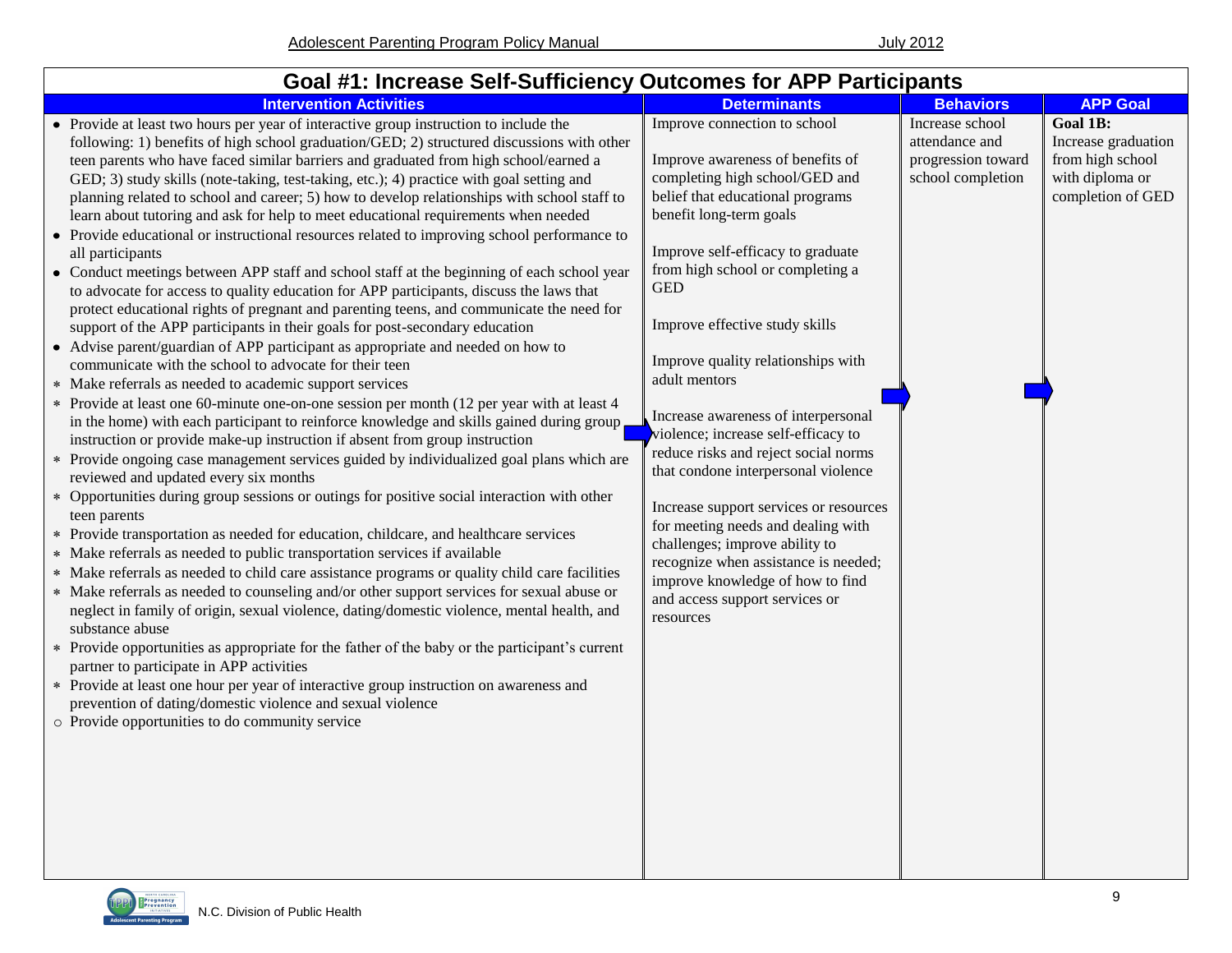#### **Goal #1: Increase Self-Sufficiency Outcomes for APP Participants**

| <b>Intervention Activities</b>                                                                                                                                                                                                                                                                                                                                                                                                                                                                                                                                                                                                                                                                                                                                                                                                                                                                                                                                                                                                                                                                                                                                                                                                                                                                                                                                                                                                                                                                                                                                                                                                                                                                                                                                                                                                                                                                                                                                                                                                                                                                                                                                                                                                                                                                                                                                                                                                                                                                                                                                                                                                                                                                                                                                                                                                                                                                                                                                                                                                                                                                                                                                                                                                                                                                                                                                                            | <b>Determinants</b>                                                                                                                                                                                                                                                                                                                                                                                                                                                                                                                                                                                                                                                                                                                                                                                                                                                 | <b>Behaviors</b>                                                                                                                                                                                                                                                                                                                                                     | <b>APP Goal</b>                                                                                                                                                                                                                                                             |
|-------------------------------------------------------------------------------------------------------------------------------------------------------------------------------------------------------------------------------------------------------------------------------------------------------------------------------------------------------------------------------------------------------------------------------------------------------------------------------------------------------------------------------------------------------------------------------------------------------------------------------------------------------------------------------------------------------------------------------------------------------------------------------------------------------------------------------------------------------------------------------------------------------------------------------------------------------------------------------------------------------------------------------------------------------------------------------------------------------------------------------------------------------------------------------------------------------------------------------------------------------------------------------------------------------------------------------------------------------------------------------------------------------------------------------------------------------------------------------------------------------------------------------------------------------------------------------------------------------------------------------------------------------------------------------------------------------------------------------------------------------------------------------------------------------------------------------------------------------------------------------------------------------------------------------------------------------------------------------------------------------------------------------------------------------------------------------------------------------------------------------------------------------------------------------------------------------------------------------------------------------------------------------------------------------------------------------------------------------------------------------------------------------------------------------------------------------------------------------------------------------------------------------------------------------------------------------------------------------------------------------------------------------------------------------------------------------------------------------------------------------------------------------------------------------------------------------------------------------------------------------------------------------------------------------------------------------------------------------------------------------------------------------------------------------------------------------------------------------------------------------------------------------------------------------------------------------------------------------------------------------------------------------------------------------------------------------------------------------------------------------------------|---------------------------------------------------------------------------------------------------------------------------------------------------------------------------------------------------------------------------------------------------------------------------------------------------------------------------------------------------------------------------------------------------------------------------------------------------------------------------------------------------------------------------------------------------------------------------------------------------------------------------------------------------------------------------------------------------------------------------------------------------------------------------------------------------------------------------------------------------------------------|----------------------------------------------------------------------------------------------------------------------------------------------------------------------------------------------------------------------------------------------------------------------------------------------------------------------------------------------------------------------|-----------------------------------------------------------------------------------------------------------------------------------------------------------------------------------------------------------------------------------------------------------------------------|
| • Provide at least four hours per year of interactive group instruction to include the following: 1)<br>benefits of post-secondary education, vocational training, and employment at a livable wage;<br>2) learning about various careers and salaries; 3) structured discussions with other teen parents<br>who have faced similar barriers and graduated from post-secondary education or vocational<br>training program; 4) high school counselors or college admission counselors to explain the<br>process of enrollment in post-secondary education, vocational program, and/or job training<br>programs; 5) bank representatives or financial planners to explain how to initiate and maintain<br>financial services; 6) opportunities to learn about and practice financial planning skills<br>including how to budget and pay bills; 7) learning about and practicing job readiness skills<br>including writing resumes, cover letters, thank you notes, techniques in finding jobs, interview<br>skills, and the importance of maintaining a job; 8) local housing authority representative to<br>explain the process of enrollment in supportive housing programs<br>• Provide educational or instructional resources related to transitioning to adulthood after<br>graduating from APP<br>• Conduct one group enrichment activity per year to a university, college, or vocational school<br>• Arrange a connection to a financial aid resource and help with completion of paperwork<br>• Provide opportunities to learn about and practice job readiness skills<br>• Establish connections as needed to financial aid resources and provide help completing<br>financial aid paperwork<br>* Make referrals as needed to academic support services<br>* Provide at least one 60-minute one-on-one session per month (12 per year with at least 4 in<br>the home) with each participant to reinforce knowledge and skills gained during group<br>instruction or provide make-up instruction if absent from group instruction<br>* Provide ongoing case management services guided by individualized goal plans which are<br>reviewed and updated every six months<br>* Provide opportunities during group sessions or outings for positive social interaction with<br>other teen parents<br>* Provide transportation as needed for education, childcare, and healthcare services<br>* Make referrals as needed to public transportation services if available<br>* Provide referrals as needed to child care assistance programs or quality child care facilities<br>* Provide referrals as needed to transitional or subsidized housing, and other housing supports<br>* Provide referrals as needed to counseling and/or other support services for sexual abuse or<br>neglect in family of origin, sexual violence, dating/domestic violence, mental health, and<br>substance abuse<br>* Provide opportunities as appropriate for the father of the baby or the participant's current<br>partner to participate in APP activities<br>* Provide at least one hour per year of interactive group instruction on awareness and prevention<br>of dating/domestic violence and sexual violence<br>Provide opportunities to develop leadership skills<br>o Provide a resource guide for services and resources in the county<br>o Provide opportunities to do community service | Improve awareness of benefits of<br>completing post-secondary education /<br>training and being employed at a<br>livable wage<br>Increase knowledge, skills, and self-<br>efficacy to complete post-secondary<br>education, gain employment at a<br>livable wage, and secure stable<br>housing<br>Improve financial knowledge,<br>responsibility, and self-efficacy to<br>manage a personal budget<br>Improve quality relationships with<br>adult mentors<br>Increase awareness of interpersonal<br>violence; increase self-efficacy to<br>reduce risks and reject social norms<br>that condone interpersonal violence<br>Increase support services or resources<br>for meeting needs and dealing with<br>challenges; improve ability to<br>recognize when assistance is needed;<br>improve knowledge of how to find<br>and access support services or<br>resources | Increase teen parent<br>involvement in<br>planning and<br>preparing for post-<br>high school<br>education and<br>training or<br>employment<br>Create and access<br>safety net of family,<br>community, and<br>professional<br>resources<br>Increase number of<br>APP participants<br>iving in safe and<br>stable<br>environments,<br>including<br>supportive housing | Goal 1C:<br>Increase successful<br>transition to<br>adulthood including<br>enrollment in post-<br>secondary<br>education,<br>vocational training,<br>or employment at a<br>livable wage, and<br>living in safe and<br>stable housing after<br>graduation from<br><b>APP</b> |

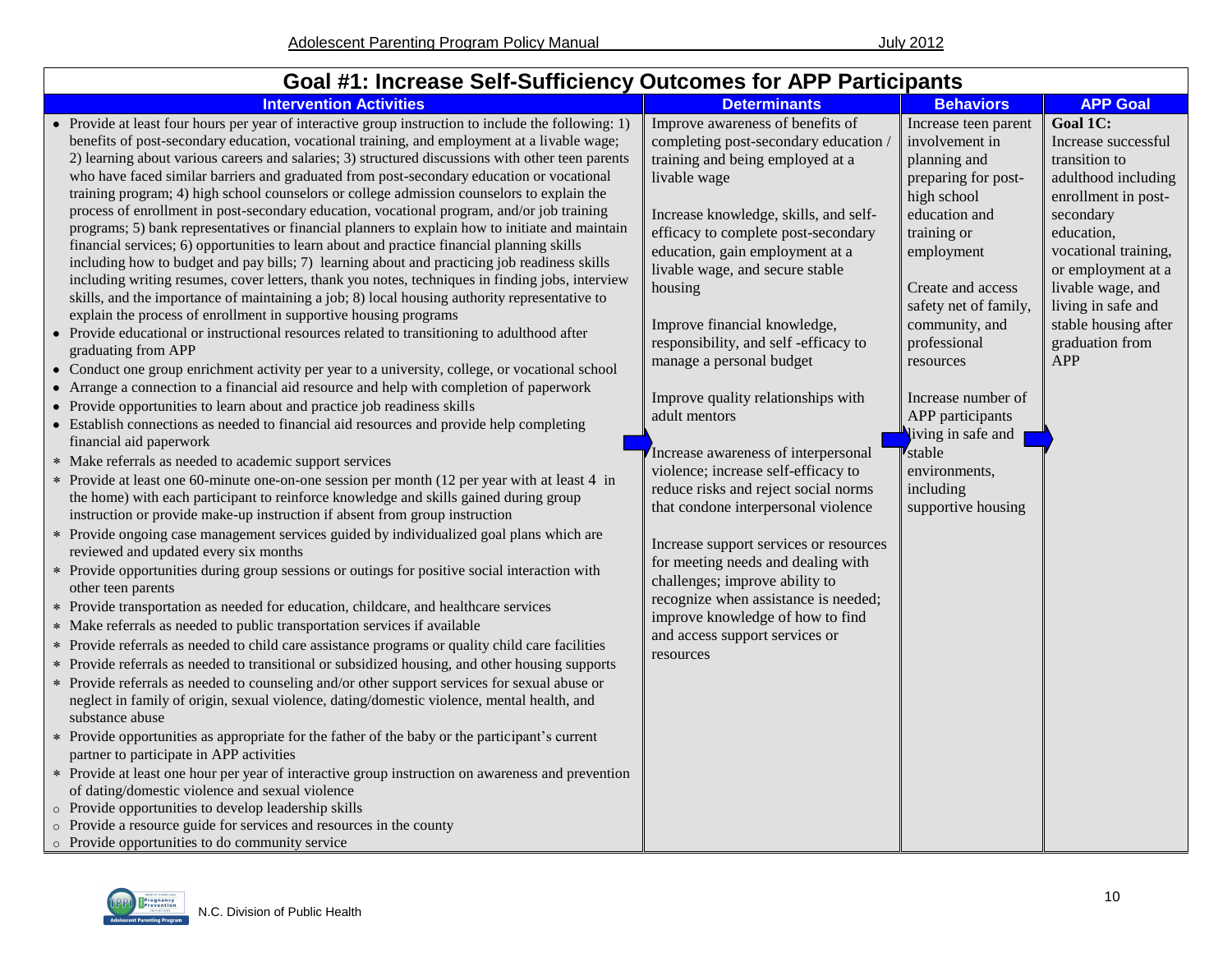| Goal #2: Improve Developmental Outcomes for Children of APP Participants                                                                                                                                                                                                                                                                                                                                                                                                                                                                                                                                                                                                                                                                                                                                                                                                                                                                                                                                                                                                                                                                                                                                                                                                                                                                                                                                                                                                                                                                                                                                                                                                                                                                                                                                                                                                                                                                                                                                                                                                                                                                                                                                                                            |                                                                                                                                                                                                                                                                                                                                                                                                                                                                                                                                                                                                                                                                                                                  |                                                                                                                                                                                                                                              |                                        |
|-----------------------------------------------------------------------------------------------------------------------------------------------------------------------------------------------------------------------------------------------------------------------------------------------------------------------------------------------------------------------------------------------------------------------------------------------------------------------------------------------------------------------------------------------------------------------------------------------------------------------------------------------------------------------------------------------------------------------------------------------------------------------------------------------------------------------------------------------------------------------------------------------------------------------------------------------------------------------------------------------------------------------------------------------------------------------------------------------------------------------------------------------------------------------------------------------------------------------------------------------------------------------------------------------------------------------------------------------------------------------------------------------------------------------------------------------------------------------------------------------------------------------------------------------------------------------------------------------------------------------------------------------------------------------------------------------------------------------------------------------------------------------------------------------------------------------------------------------------------------------------------------------------------------------------------------------------------------------------------------------------------------------------------------------------------------------------------------------------------------------------------------------------------------------------------------------------------------------------------------------------|------------------------------------------------------------------------------------------------------------------------------------------------------------------------------------------------------------------------------------------------------------------------------------------------------------------------------------------------------------------------------------------------------------------------------------------------------------------------------------------------------------------------------------------------------------------------------------------------------------------------------------------------------------------------------------------------------------------|----------------------------------------------------------------------------------------------------------------------------------------------------------------------------------------------------------------------------------------------|----------------------------------------|
| <b>Intervention Activities</b>                                                                                                                                                                                                                                                                                                                                                                                                                                                                                                                                                                                                                                                                                                                                                                                                                                                                                                                                                                                                                                                                                                                                                                                                                                                                                                                                                                                                                                                                                                                                                                                                                                                                                                                                                                                                                                                                                                                                                                                                                                                                                                                                                                                                                      | <b>Determinants</b>                                                                                                                                                                                                                                                                                                                                                                                                                                                                                                                                                                                                                                                                                              | <b>Behaviors</b>                                                                                                                                                                                                                             | <b>APP Goal</b>                        |
| • Provide at least two hours of interactive group instruction to include the following: 1)<br>importance of prenatal care and possible solutions to barriers; 2) importance of nutrition<br>and an exercise routine to a healthy pregnancy; 3) how to plan healthy meals; 4) benefits<br>of delaying a subsequent pregnancy, potential negative consequences of a subsequent<br>pregnancy, and importance of birth spacing (repeated from goal #1a); 5) the importance of<br>going to an Ob/Gyn and learning about the services that are available; 6) the importance of<br>avoiding alcohol, tobacco, and other drugs<br>• Provide educational or instructional resources related to improving healthy births to all<br>participants<br>• Conduct at least one group outing per year to a doctor's office, hospital, or clinic to learn<br>where they are, what they offer, how much services cost, and how to ask for services<br>• Establish a partnership between APP and a child birth education provider to provide these<br>services to pregnant participants<br>* Provide at least one 60-minute one-on-one session per month (12 per year with at least 4<br>in the home) with each participant to reinforce knowledge and skills gained during group.<br>instruction or provide make-up instruction if absent from group instruction<br>* Provide ongoing case management services guided by individualized goal plans which are<br>reviewed and updated every six months<br>* Provide opportunities during group sessions or outings for positive social interaction with<br>other teen parents<br>* Provide transportation as needed for education, childcare, and healthcare services<br>* Make referrals as needed to counseling and/or other support services for sexual abuse or<br>neglect in family of origin, sexual violence, dating/domestic violence, mental health, and<br>substance abuse<br>* Provide opportunities as appropriate for the father of the baby or the participant's current<br>partner to participate in APP activities<br>○ Conduct visits to local grocery stores/food co-ops, and food banks to assess which healthy<br>foods are available and best value for healthy food and affordable weekly budget | Improve knowledge of, belief in, and<br>skills relevant to prenatal care and<br>exercise<br>Improve knowledge of, belief in, and<br>skills relevant to the importance of<br>good nutrition and folic acid in the<br>prenatal period<br>Improve knowledge of the signs and<br>symptoms of preterm labor<br>Improve knowledge of, belief in, and<br>skills relevant to the prevention of<br>harmful prenatal effects of violence,<br>stress, smoking, substance abuse<br>Increase support services or resources<br>for meeting needs and dealing with<br>challenges; improve ability to<br>recognize when assistance is needed;<br>improve knowledge of how to find<br>and access support services or<br>resources | Increase on-time<br>receipt of<br>appropriate prenatal<br>care services<br>Increase healthy<br>eating and exercise<br>as prescribed by a<br>health professional<br>Eliminate use of<br>alcohol, tobacco, or<br>other drugs while<br>pregnant | Goal 2A:<br>Increase healthy<br>births |

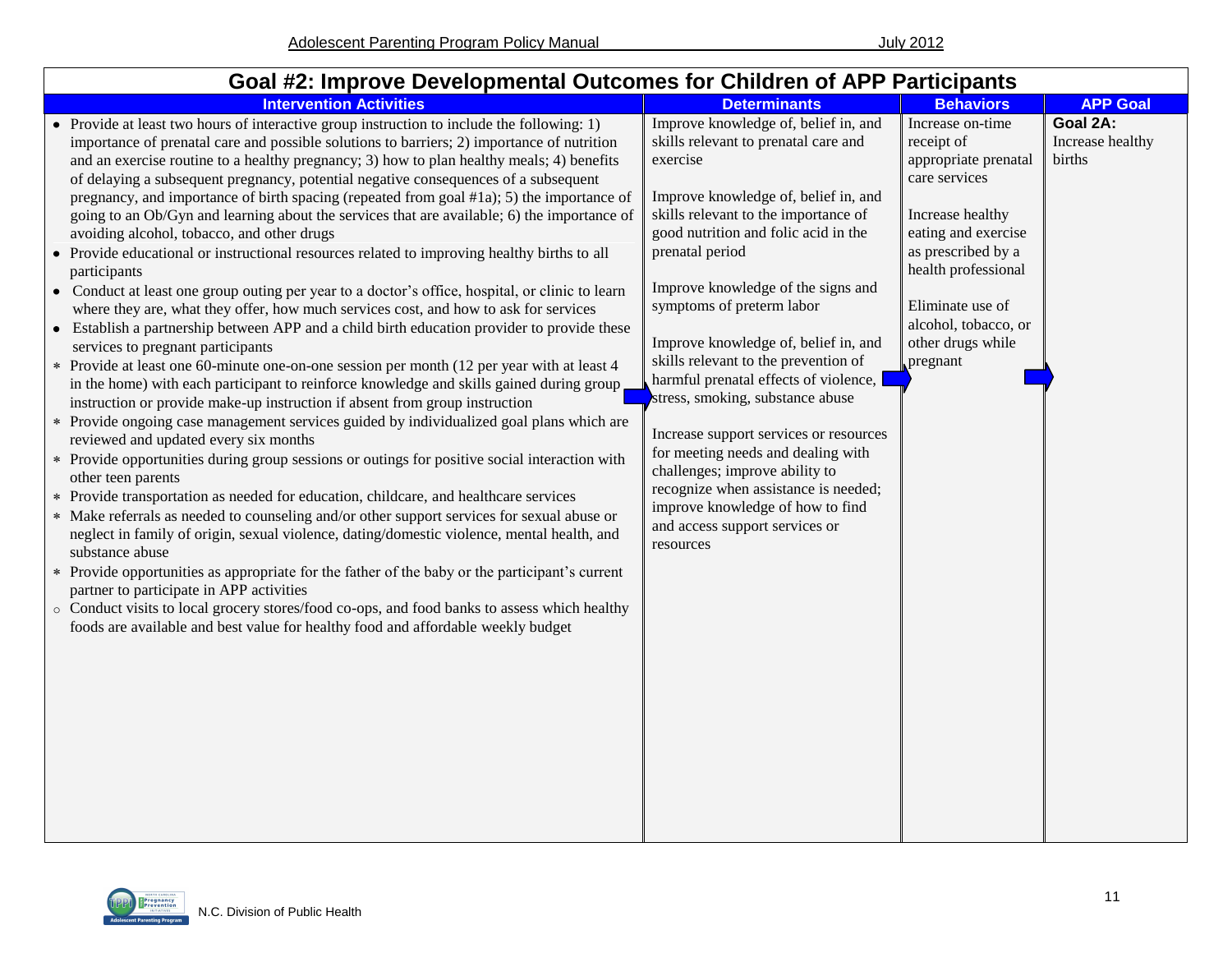| Goal #2: Improve Developmental Outcomes for Children of APP Participants                                                                                                                                                                                                                                                                                                                                                                                                                                                                                                                                                                                                                                                                                                                                                                                                                                                                                                                                                                                                                                                                                                                                                                                                                                                                                                                                                                                                                                                                                                                                                                                                                                                                                                                                                                                                                                                                                                                                                                                                                                |                                                                                                                                                                                                                                                                                                                                                                                                                                                                                                                                                                                                                                                                                                                                                                                                                                                                                                                   |                                          |                                                                                                                                        |
|---------------------------------------------------------------------------------------------------------------------------------------------------------------------------------------------------------------------------------------------------------------------------------------------------------------------------------------------------------------------------------------------------------------------------------------------------------------------------------------------------------------------------------------------------------------------------------------------------------------------------------------------------------------------------------------------------------------------------------------------------------------------------------------------------------------------------------------------------------------------------------------------------------------------------------------------------------------------------------------------------------------------------------------------------------------------------------------------------------------------------------------------------------------------------------------------------------------------------------------------------------------------------------------------------------------------------------------------------------------------------------------------------------------------------------------------------------------------------------------------------------------------------------------------------------------------------------------------------------------------------------------------------------------------------------------------------------------------------------------------------------------------------------------------------------------------------------------------------------------------------------------------------------------------------------------------------------------------------------------------------------------------------------------------------------------------------------------------------------|-------------------------------------------------------------------------------------------------------------------------------------------------------------------------------------------------------------------------------------------------------------------------------------------------------------------------------------------------------------------------------------------------------------------------------------------------------------------------------------------------------------------------------------------------------------------------------------------------------------------------------------------------------------------------------------------------------------------------------------------------------------------------------------------------------------------------------------------------------------------------------------------------------------------|------------------------------------------|----------------------------------------------------------------------------------------------------------------------------------------|
| <b>Intervention Activities</b>                                                                                                                                                                                                                                                                                                                                                                                                                                                                                                                                                                                                                                                                                                                                                                                                                                                                                                                                                                                                                                                                                                                                                                                                                                                                                                                                                                                                                                                                                                                                                                                                                                                                                                                                                                                                                                                                                                                                                                                                                                                                          | <b>Determinants</b>                                                                                                                                                                                                                                                                                                                                                                                                                                                                                                                                                                                                                                                                                                                                                                                                                                                                                               | <b>Behaviors</b>                         | <b>APP Goal</b>                                                                                                                        |
| • Provide at least four hours of interactive group instruction to include the following: 1)<br>importance of positive parenting, appropriate disciplinary skills, and strategies that work<br>for them; 2) mental health issues and maternal depression among teen parents including<br>prevention and treatment of post-partum depression; 3) importance of age- and ability-<br>appropriate infant and toddler play; 4) legal issues and the law related to child welfare; 5)<br>their own stress points, emotions, and how to articulate what they need from others<br>• Provide educational or instructional resources related to parenting skills to all participants<br>* Provide opportunities to practice positive parenting skills (behavior management,<br>discipline, and play time) with APP Staff during home visits<br>* Provide at least one 60-minute one-on-one session per month (12 per year with at least 4<br>in the home) with each participant to reinforce knowledge and skills gained during group<br>instruction or provide make-up instruction if absent from group instruction<br>* Provide ongoing case management services guided by individualized goal plans which are<br>reviewed and updated every six months<br>* Provide opportunities during group sessions or outings for positive social interaction with<br>other teen parents<br>* Provide transportation as needed for education, childcare, and healthcare services<br>* Make referrals as needed to child care assistance programs or quality child care facilities<br>* Make referrals as needed to counseling and/or other support services for sexual abuse or<br>neglect in family of origin, sexual violence, dating/domestic violence, mental health, and<br>substance abuse<br>* Provide opportunities as appropriate for the father of the baby or the participant's current<br>partner to participate in APP activities<br>o Conduct bi-annual parent support groups for young parents where they can share, discuss,<br>and brainstorm positive conflict resolution strategies that work for them | Improve positive parenting skills,<br>parent-child attachment skills, and<br>self-efficacy to use these skills<br>Improve knowledge about mental<br>health issues<br>Improve knowledge of legal issues<br>and the law<br>Improve listening and communication<br>skills and self-efficacy to use these<br>skills<br>Improve negotiation and conflict<br>resolution skills and self-efficacy to<br>use these skills<br>Increase awareness of own child-<br>rearing histories and understanding of<br>own approach to parenting<br>Improve healing, as appropriate, from<br>depression, abuse and/or neglect, post-<br>traumatic stress syndrome, multiple<br>stressors<br>Increase support services or resources<br>for meeting needs and dealing with<br>challenges; improve ability to<br>recognize when assistance is needed;<br>improve knowledge of how to find<br>and access support services or<br>resources | Increase use of good<br>parenting skills | Goal 2B:<br>Increase incidence<br>of appropriate<br>discipline, of<br>nurturing behavior,<br>and of children who<br>are well cared for |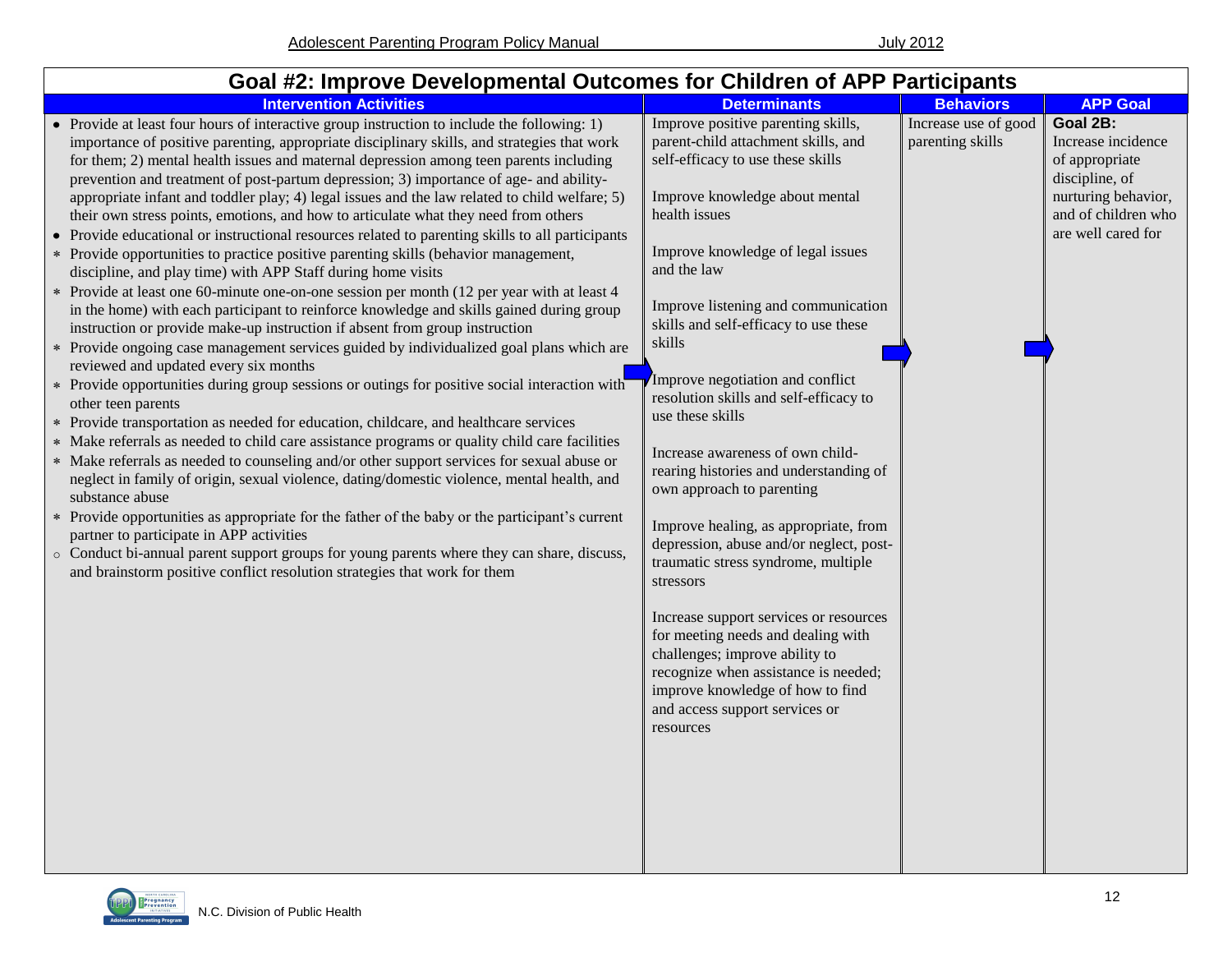#### **Goal #2: Improve Developmental Outcomes for Children of APP Participants Intervention Activities Determinants Behaviors APP Goal** Provide at least nine hours of interactive group instruction to include the following: 1) importance of breastfeeding and how to breastfeed; 2) first aid and certification in infant;/child CPR; 3) the importance of medical check-ups, how to discuss concerns with a doctor, and when to call a doctor for injury or illness; 4) developmental milestones; 5) importance of using infant/toddler car seats, how to use them properly, and where the child seat check points are located in the community; 6) safe and developmentally appropriate playground use; 7) baby- and child-proofing and safety practices to prevent unintentional injury or poisoning; 8) how to prepare an emergency plan; 9) their own stress points, emotions, and how to articulate what they need from others (repeated from goal #2b); 10) how they are their child's primary, best teacher; 11) how to build a home library including provision of books and educational toys Provide educational or instructional resources related to improving age-appropriate development to all participants • Provide individual consultations with young mother about her capacity emotionally and physically to breastfeed • Implement a toy and book exchange program for teen parents to share toys and learn from one another the benefit of playtime with their children • Provide opportunities to observe APP Staff modeling positive interactions with babies/toddlers at group sessions and home visits Provide opportunities to practice positive parenting skills (behavior management, discipline, and play time) with APP Staff during home visits Provide at least one 60-minute one-on-one session per month (12 per year with at least 4 in the home) with each participant to reinforce knowledge and skills gained during group instruction or provide make-up instruction if absent from group instruction Provide ongoing case management services guided by individualized goal plans which are reviewed and updated every six months Provide opportunities during group sessions or outings for positive social interaction with other teen parents Provide transportation as needed for education, childcare, and healthcare services Make referrals as needed to child care assistance programs or quality child care facilities Make referrals as needed for child developmental evaluations Make referrals as needed to counseling and/or other support services for sexual abuse or neglect in family of origin, sexual violence, dating/domestic violence, mental health, and substance abuse Provide opportunities as appropriate for the father of the baby or the participant's current partner to participate in APP activities o Establish a connection with Motheread, Inc., local library, and/or bookstore to provide age-appropriate literacy education for the child of the APP participant o Conduct group enrichment activities such as outings to libraries, book mobiles, book fairs, story time at bookstores Improve knowledge of, belief in, and skills relevant to breastfeeding Improve knowledge and skills to provide first aid and CPR Improve knowledge of, belief in, and skills relevant to positive parenting, child development, and attachment Improve knowledge of, belief in, and skills relevant to parent-child activities that promote physical, emotional, cognitive, and social development of child Increase knowledge of and skills relevant to the use of car seats Increased knowledge of and skills relevant to preventing housing hazards for fetal/infant/child development Improve knowledge of, belief in, and skills relevant to the importance of family literacy Improve healing, as appropriate, from depression, abuse and/or neglect, posttraumatic stress syndrome, multiple stressors Increase support services or resources for meeting needs and dealing with challenges; improve ability to recognize when assistance is needed; improve knowledge of how to find and access support services or resources Increase on-time receipt of appropriate health and child development services Increase positive attachment using an infant mental health approach Increase breastfeeding incidence and duration, as appropriate Increase the number of children who reach school age without accidental injury Increase incidence of family reading **Goal 2C:** Increase ageappropriate physical, emotional, cognitive, and social development, including readiness for school success